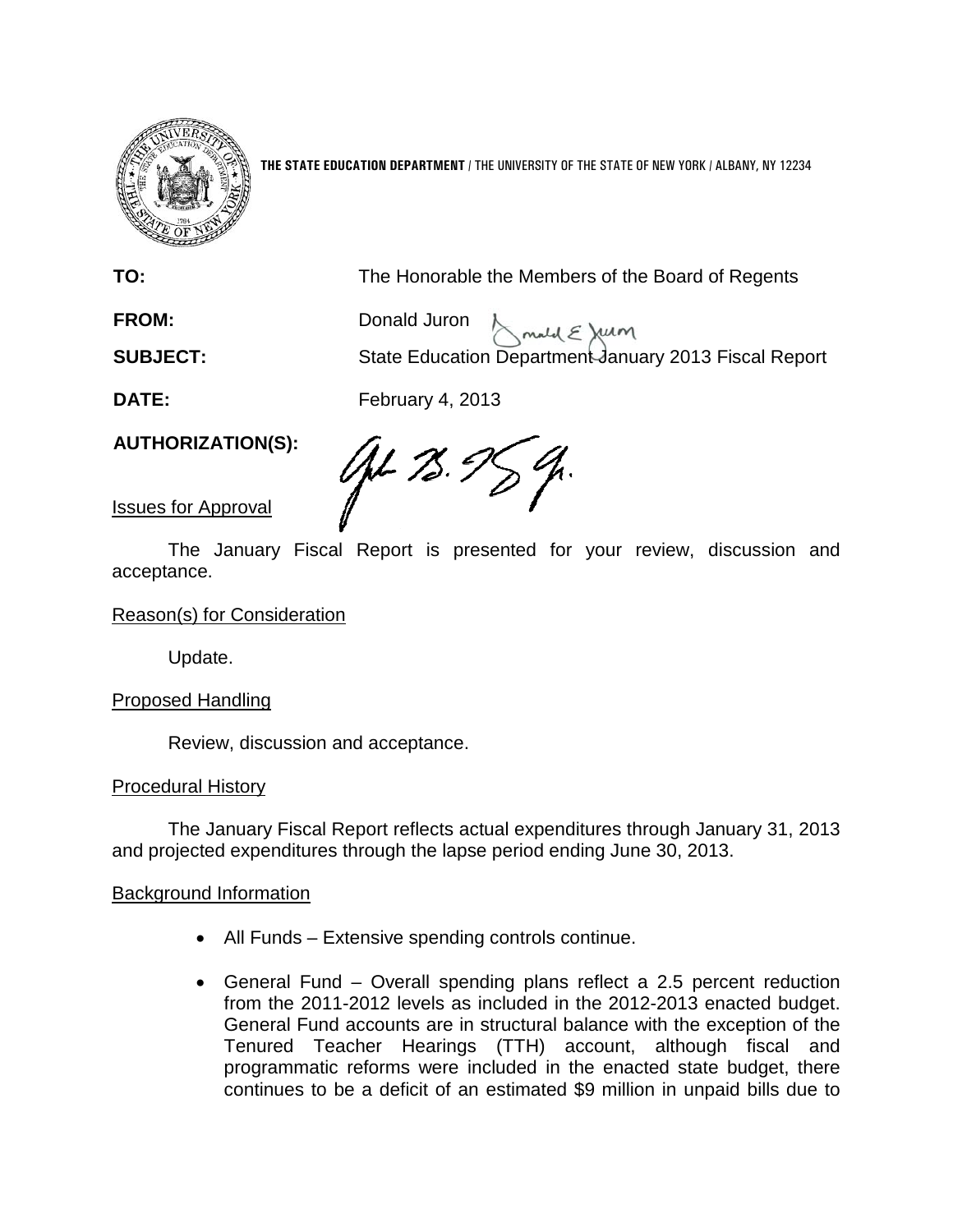chronic underfunding of this program. Based on the new TTH legislation, claims received for cases commencing after April 1, 2012 will be paid first from this appropriation. Any funds remaining after new case claims are paid will be used for prior year claims.

- Special Revenue Our revenue accounts are all in structural balance on a current year basis and the accumulated negative balance in the Cultural Education Account is being reduced by approximately \$700,000.
- Federal This report reflects current year plans for two year grant awards.

The 2013-14 Executive Budget includes the following for SED operations:

- Continued funding to support the baseline Regents exams programs for all Regents exams offered in the current school year including January Regents (\$8.5 million).
- Continuation of additional funding of \$700,000 for our GED program.
- An additional \$1.9 million for Tenured Teacher Hearings along with the removal of language giving priority to payments for hearings commencing after April 1, 2012.
- Continuation of all other State Operations and Special Revenue Account support at last year's levels.
- Continuation of the Department's FTE's at 2,765.

## Recommendation

I recommend that the Board of Regents accept the January 2013 State Education Department Fiscal Report as presented.

## Timetable for Implementation

N/A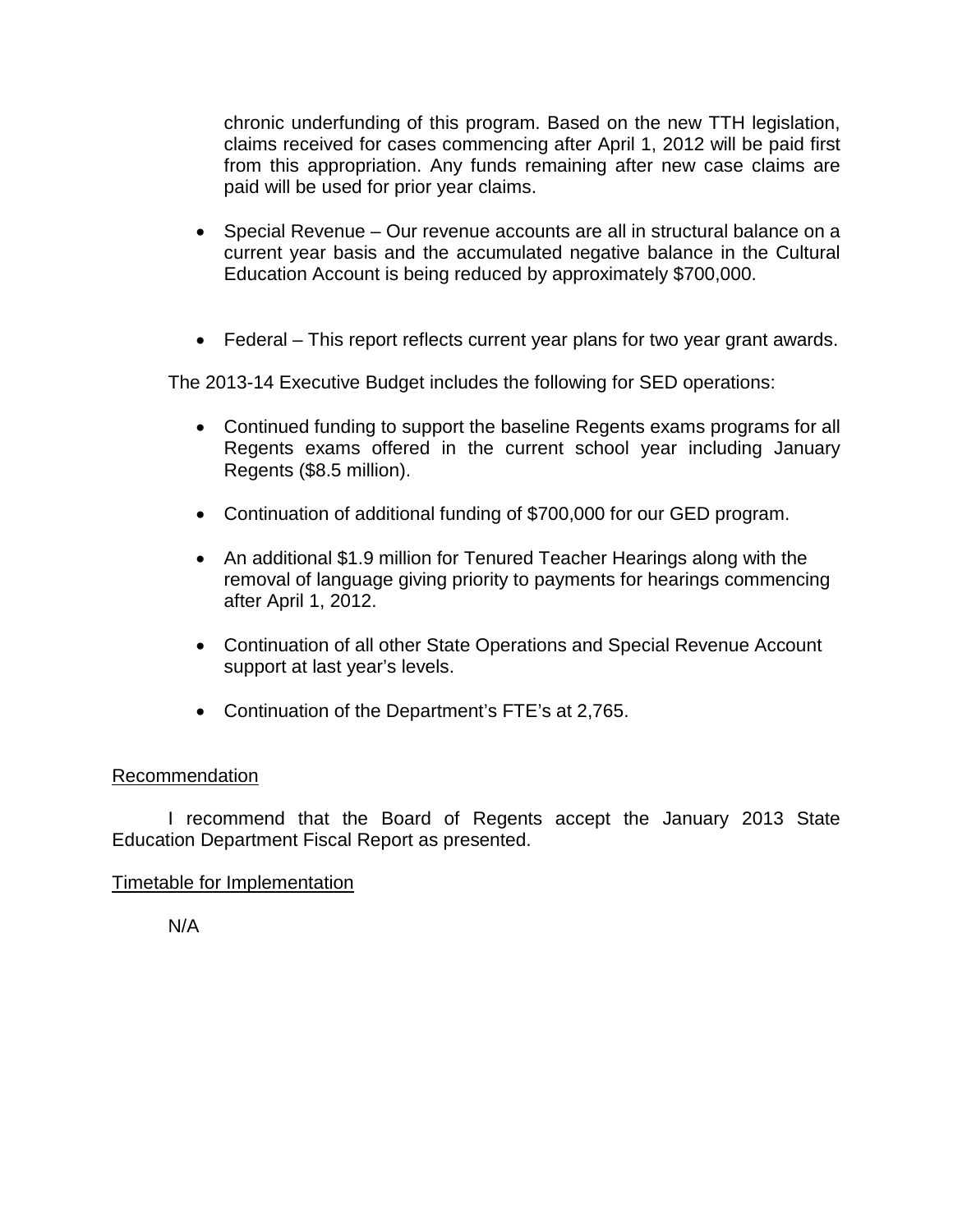### **STATE EDUCATION DEPARTMENT GRAND TOTALS FINANCIAL STATUS AS OF January 31, 2012**

#### *For State Fiscal Year 2012-13*

|                                                                                                                        |          | (1)                                 | (2)                                    | (3)                                                      | (4)                                          | (5)                                                    | (6)                                                      | (7)                                                   | (8)                                              | (9)<br>Cumulative                                |
|------------------------------------------------------------------------------------------------------------------------|----------|-------------------------------------|----------------------------------------|----------------------------------------------------------|----------------------------------------------|--------------------------------------------------------|----------------------------------------------------------|-------------------------------------------------------|--------------------------------------------------|--------------------------------------------------|
|                                                                                                                        |          | Available<br>Funds<br>on 4/1/12     | 2012-2013<br>Projected<br>Revenue      | Cumulative<br>Projected<br>Revenue<br>2012-2013          | Actual<br>Expenditures<br>Through<br>1/31/13 | Projected<br>Expenditures<br>to Program<br>Period End  | Total<br>Expenditures<br>Actual and<br>Projected         | 2012-2013<br>Projected<br>Revenue vs.<br>Expenditures | Projected<br>Structural<br>Balance<br>at 3/31/13 | Projected<br>Balance<br>at Program<br>Period End |
| <b>GENERAL FUND</b><br>Personal Service<br>Nonpersonal Service                                                         | Subtotal | $\mathbf 0$<br>$\Omega$<br>$\Omega$ | 25,102,204<br>17,537,796<br>42,640,000 | 25,102,204<br>17,537,796<br>42,640,000                   | 17,792,115<br>5,633,462<br>23,425,577        | 7,310,089<br>11,904,334<br>19,214,423                  | 25,102,204<br>17,537,796<br>42,640,000                   | $\overline{0}$<br>0(a)<br>$0$ (a)                     | $\mathbf 0$<br>$\mathbf 0$<br>$\Omega$           | $\mathbf{0}$<br>$\mathbf{0}$<br>$\Omega$         |
| <b>SPECIAL REVENUE</b><br>All Accounts                                                                                 | Subtotal | 13,449,327                          | 156,721,619                            | 170,170,946                                              | 91,699,341                                   | 63,048,338                                             | 154,747,679                                              | 1,973,940                                             | 10,090,232                                       | 15,423,267                                       |
| <b>FEDERAL FUNDS</b><br>October-September Programs<br>Personal Service<br>Fringe/Indirect Costs<br>Nonpersonal Service | Subtotal | N/A<br>N/A<br>N/A<br>N/A            | N/A<br>N/A<br>N/A<br>N/A               | 52,185,258<br>40,919,921<br>20,640,296<br>113,745,475    | 736,822<br>$\mathbf{0}$<br>15,981<br>752,803 | 51,448,436<br>40,919,921<br>20,624,315<br>112.992.672  | 52,185,258<br>40,919,921<br>20,640,296<br>113,745,475    | N/A<br>N/A<br>N/A<br>N/A                              | N/A<br>N/A<br>N/A<br>N/A                         | N/A<br>N/A<br>N/A<br>N/A                         |
| July-June Programs<br>Personal Service<br>Fringe/Indirect Costs<br>Nonpersonal Service                                 | Subtotal | N/A<br>N/A<br>N/A<br>N/A            | N/A<br>N/A<br>N/A<br>N/A               | 35, 165, 277<br>27,153,280<br>130,149,600<br>192,468,157 | 9,402,534<br>3,588<br>2,046<br>9,408,168     | 25,762,743<br>27,149,692<br>130,147,554<br>183,059,989 | 35, 165, 277<br>27,153,280<br>130,149,600<br>192,468,157 | N/A<br>N/A<br>N/A<br>N/A                              | N/A<br>N/A<br>N/A<br>N/A                         | N/A<br>N/A<br>N/A<br>N/A                         |
| <b>GRAND TOTALS</b>                                                                                                    |          | N/A                                 | N/A                                    | 519,024,578                                              | 125,285,889                                  | 378,315,422                                            | 503,601,311                                              | N/A                                                   | N/A                                              | N/A                                              |

(a) A cumulative deficit of \$9 million is projected by the end of the year as a result of continued underfunding of prior year claims for the Tenured Teacher Hearing program.

1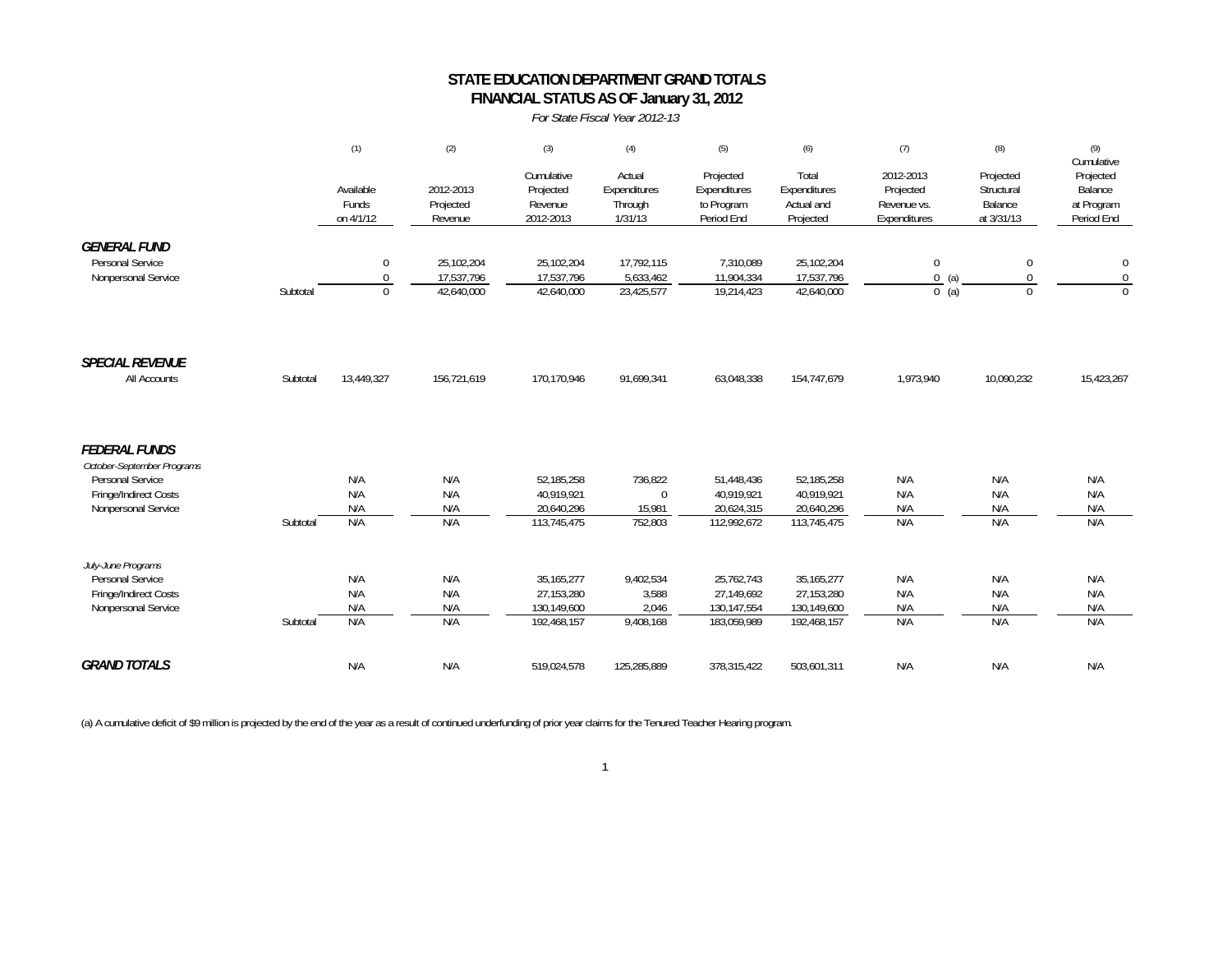### **FINANCIAL STATUS AS OF January 31, 2012 ADULT CAREER AND CONTINUING EDUCATION SERVICES**

#### *For State Fiscal Year 2012-13*

|                                                                                                                             |                                                                                                                                                                                                                                                                                                                                                                                                                                                                                                                                                                                                                                                                                                                                                                                                                                                                                                                                                                                                            | (1)                               | (2)                                       | (3)                                             | (4)                                          | (5)                                                   | (6)                                              | (7)                                                   | (8)                                                 | (9)<br>Cumulative                                     |
|-----------------------------------------------------------------------------------------------------------------------------|------------------------------------------------------------------------------------------------------------------------------------------------------------------------------------------------------------------------------------------------------------------------------------------------------------------------------------------------------------------------------------------------------------------------------------------------------------------------------------------------------------------------------------------------------------------------------------------------------------------------------------------------------------------------------------------------------------------------------------------------------------------------------------------------------------------------------------------------------------------------------------------------------------------------------------------------------------------------------------------------------------|-----------------------------------|-------------------------------------------|-------------------------------------------------|----------------------------------------------|-------------------------------------------------------|--------------------------------------------------|-------------------------------------------------------|-----------------------------------------------------|-------------------------------------------------------|
|                                                                                                                             |                                                                                                                                                                                                                                                                                                                                                                                                                                                                                                                                                                                                                                                                                                                                                                                                                                                                                                                                                                                                            | Available<br>Funds<br>on 4/1/12   | 2012-2013<br>Projected<br>Revenue         | Cumulative<br>Projected<br>Revenue<br>2012-2013 | Actual<br>Expenditures<br>Through<br>1/31/13 | Projected<br>Expenditures<br>to Program<br>Period End | Total<br>Expenditures<br>Actual and<br>Projected | 2012-2013<br>Projected<br>Revenue vs.<br>Expenditures | Projected<br>Structural<br>Balance<br>at 3/31/13    | Projected<br>Balance<br>at Program<br>Period End      |
| <b>GENERAL FUND</b><br>Personal Service<br>Nonpersonal Service                                                              | 667,000<br>667,000<br>554,308<br>112,692<br>667,000<br>$\Omega$<br>$\theta$<br>2,039,000<br>2,039,000<br>2,039,000<br>824,577<br>1,214,423<br>0<br>$\mathbf{0}$<br>2,706,000<br>1,378,884<br>2,706,000<br>2,706,000<br>1,327,116<br>Subtotal<br>$\Omega$<br>N/A<br>N/A<br>N/A<br>45,884,936<br>45,884,936<br>45,884,936<br>0<br>N/A<br>N/A<br>36,506,056<br>36,506,056<br>36,506,056<br>N/A<br>13,997,777<br>13,988,227<br>13,997,777<br>N/A<br>N/A<br>9,550<br>N/A<br>N/A<br>N/A<br>9,550<br>96,379,219<br>96,388,769<br>N/A<br>96,388,769<br>Subtotal<br>N/A<br>N/A<br>1,360,500<br>420,566<br>939,934<br>1,360,500<br>N/A<br>N/A<br>N/A<br>939,562<br>939,562<br>N/A<br>939,562<br>N/A<br>N/A<br>N/A<br>1,761,425<br>58<br>1,761,367<br>1,761,425<br>N/A<br>N/A<br>4,061,487<br>420,624<br>4,061,487<br>N/A<br>3,640,863<br>Subtotal<br>108,516<br>$100,000$ (b)<br>208,516<br>14,634<br>85,366<br>100,000<br>$\mathbf 0$<br>519,272<br>$0$ (a)<br>519,272<br>519,272<br>146,146<br>373,126<br>$\Omega$ | $\Omega$                          |                                           |                                                 |                                              |                                                       |                                                  |                                                       |                                                     |                                                       |
|                                                                                                                             |                                                                                                                                                                                                                                                                                                                                                                                                                                                                                                                                                                                                                                                                                                                                                                                                                                                                                                                                                                                                            |                                   |                                           |                                                 |                                              |                                                       |                                                  |                                                       |                                                     |                                                       |
| <b>FEDERAL FUNDS</b><br>October-September Programs<br>Personal Service<br>Fringe/Indirect Costs<br>Nonpersonal Service      |                                                                                                                                                                                                                                                                                                                                                                                                                                                                                                                                                                                                                                                                                                                                                                                                                                                                                                                                                                                                            |                                   |                                           |                                                 |                                              |                                                       |                                                  |                                                       | N/A<br>N/A<br>N/A                                   | N/A<br>N/A<br>N/A                                     |
|                                                                                                                             |                                                                                                                                                                                                                                                                                                                                                                                                                                                                                                                                                                                                                                                                                                                                                                                                                                                                                                                                                                                                            |                                   |                                           |                                                 |                                              |                                                       |                                                  |                                                       | N/A                                                 | N/A                                                   |
| July-June Programs<br>Personal Service<br>Fringe/Indirect Costs<br>Nonpersonal Service                                      |                                                                                                                                                                                                                                                                                                                                                                                                                                                                                                                                                                                                                                                                                                                                                                                                                                                                                                                                                                                                            |                                   |                                           |                                                 |                                              |                                                       |                                                  |                                                       | N/A<br>N/A<br>N/A<br>N/A                            | N/A<br>N/A<br>N/A<br>N/A                              |
| <b>SPECIAL REVENUE</b><br>Workers' Compensation                                                                             |                                                                                                                                                                                                                                                                                                                                                                                                                                                                                                                                                                                                                                                                                                                                                                                                                                                                                                                                                                                                            |                                   |                                           |                                                 |                                              |                                                       |                                                  |                                                       | $\boldsymbol{0}$                                    | 108,516                                               |
| <b>Social Security</b><br>Proprietary - Supervision<br>Proprietary - Tuition Reimbursement<br>High School Equivalency (GED) |                                                                                                                                                                                                                                                                                                                                                                                                                                                                                                                                                                                                                                                                                                                                                                                                                                                                                                                                                                                                            | 2,728,842<br>2,636,421<br>972.113 | $3,228,625$ (c)<br>705,000 (d)<br>215,000 | 5,957,467<br>3,341,421<br>1,187,113             | 1,783,877<br>190,202                         | 2,206,267<br>500,000<br>723,737                       | 3,990,144<br>500,000<br>913.939                  | $(761, 519)$ (e)<br>205,000<br>$(698,939)$ (e)        | $\Omega$<br>$\Omega$<br>705,000<br>$(591, 286)$ (f) | $\Omega$<br>1,967,323 (g)<br>2,841,421 (h)<br>273,174 |

(a) This is a reimbursable account. Carry-in balances are not reported for reimbursable accounts since these balances will ultimately be zero (allowing for processing time).

(b) A sweep of \$32,000 is anticipated against this account pursuant to the enacted State budget.

(c) A sweep of \$297,000 is anticipated against this account pursuant to the enacted State budget.

(d) A sweep of \$23,000 is anticipated against this account pursuant to the enacted State budget.

(e) This imbalance is the result of normal cash flow and the use of prior year funds to meet current year one-time obligations.

(f) This imbalance is the result of normal cash flow and the use of prior year funds to meet current year obligations.

(g) Some funds are earmarked for future technology enhancements.

(h) Funds are earmarked to provide financial protection for students who attend licensed proprietary schools in the event of a school closing.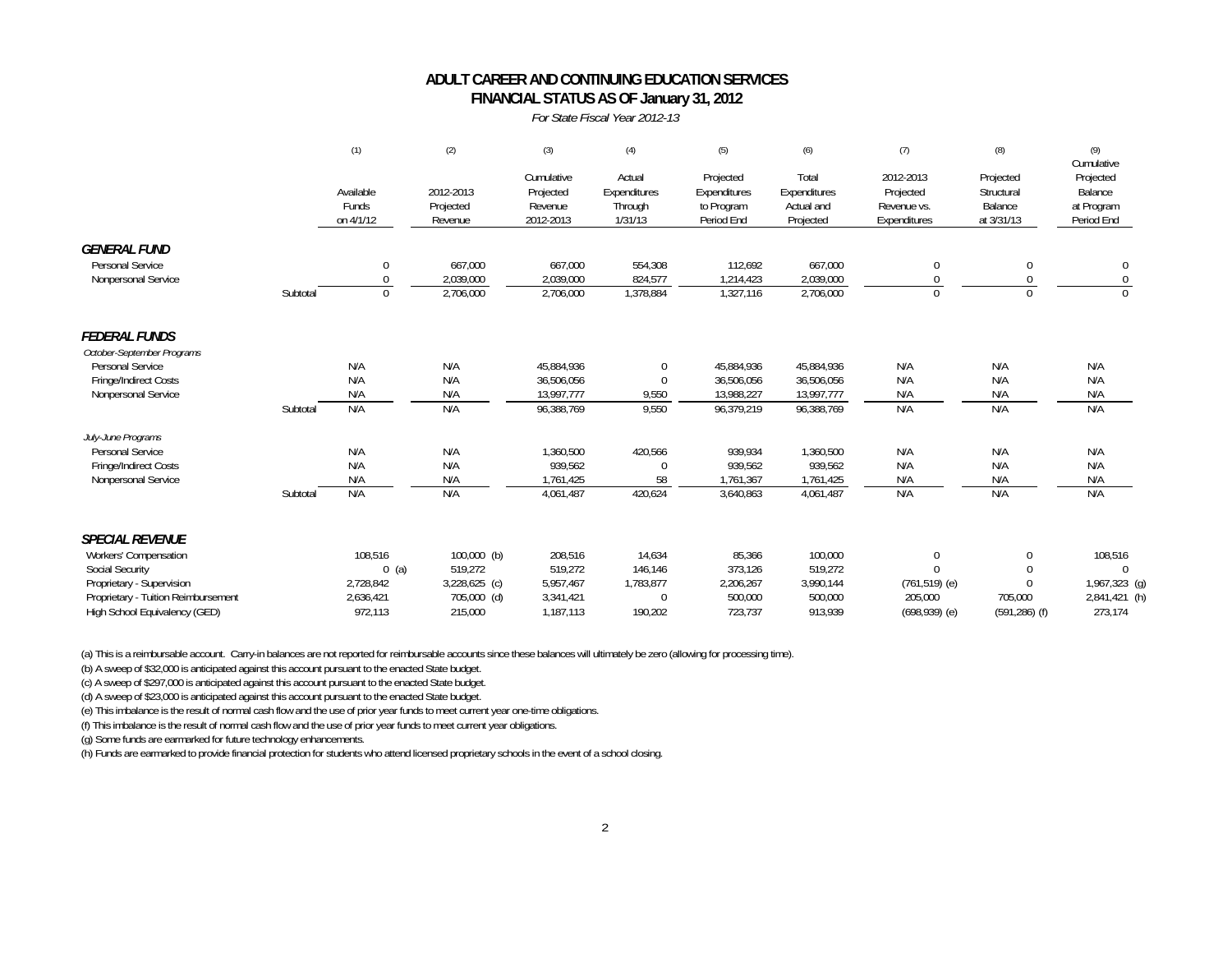### **FINANCIAL STATUS AS OF January 31, 2012 PROFESSIONS**

*For State Fiscal Year 2012-13*

|                                                     | (1)                             | (2)                               | (3)                                             | (4)                                          | (5)                                                   | (6)                                              | (7)                                                   | (8)                                              | (9)<br>Cumulative                                |
|-----------------------------------------------------|---------------------------------|-----------------------------------|-------------------------------------------------|----------------------------------------------|-------------------------------------------------------|--------------------------------------------------|-------------------------------------------------------|--------------------------------------------------|--------------------------------------------------|
|                                                     | Available<br>Funds<br>on 4/1/12 | 2012-2013<br>Projected<br>Revenue | Cumulative<br>Projected<br>Revenue<br>2012-2013 | Actual<br>Expenditures<br>Through<br>1/31/13 | Projected<br>Expenditures<br>to Program<br>Period End | Total<br>Expenditures<br>Actual and<br>Projected | 2012-2013<br>Projected<br>Revenue vs.<br>Expenditures | Projected<br>Structural<br>Balance<br>at 3/31/13 | Projected<br>Balance<br>at Program<br>Period End |
| <i>SPECIAL REVENUE</i><br>Office of the Professions | 3,276,350                       | 47,264,520 (a)                    | 50,540,870                                      | 27,213,440                                   | 14,572,481                                            | 41,785,921                                       | 5,478,599                                             | 6,089,599                                        | 8,754,949                                        |
| <b>E-Licensing Project</b>                          | 8,469,457 (b)                   |                                   | 8,469,457                                       |                                              | 2,200,000                                             | 2,200,000                                        | (2,200,000)                                           | U                                                | 6,269,457                                        |

(a) A sweep of \$2,777,000 is anticipated against this account pursuant to the enacted State budget. (b) Represents the five-year cost of the E-Licensing project.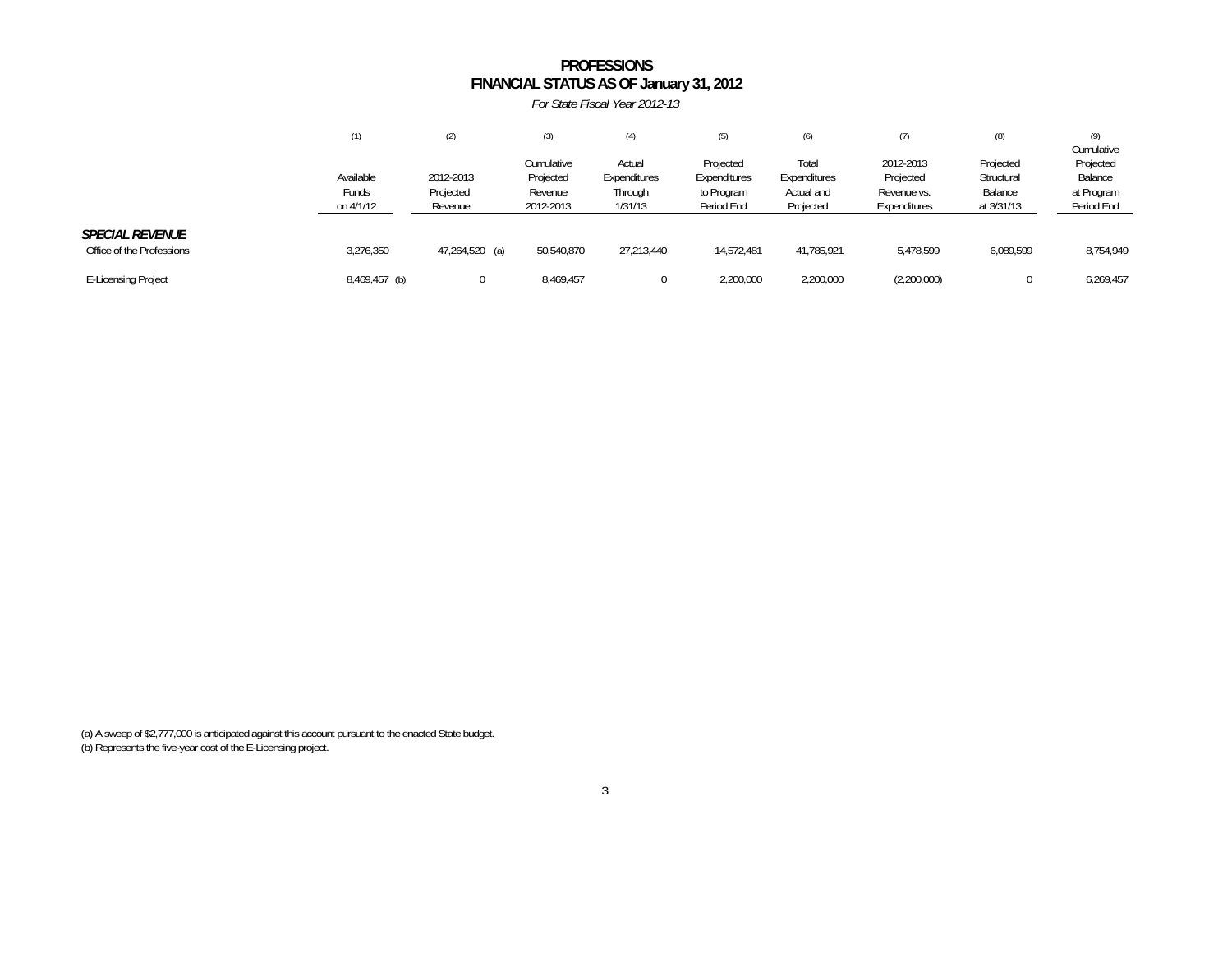## **HIGHER EDUCATIONFINANCIAL STATUS AS OF January 31, 2012**

*For State Fiscal Year 2012-13*

|                                                                  |          | (1)                             | (2)                               | (3)                                             | (4)                                          | (5)                                                   | (6)                                              | (7)                                                   | (8)                                              | (9)<br>Cumulative                                |
|------------------------------------------------------------------|----------|---------------------------------|-----------------------------------|-------------------------------------------------|----------------------------------------------|-------------------------------------------------------|--------------------------------------------------|-------------------------------------------------------|--------------------------------------------------|--------------------------------------------------|
|                                                                  |          | Available<br>Funds<br>on 4/1/12 | 2012-2013<br>Projected<br>Revenue | Cumulative<br>Projected<br>Revenue<br>2012-2013 | Actual<br>Expenditures<br>Through<br>1/31/13 | Projected<br>Expenditures<br>to Program<br>Period End | Total<br>Expenditures<br>Actual and<br>Projected | 2012-2013<br>Projected<br>Revenue vs.<br>Expenditures | Projected<br>Structural<br>Balance<br>at 3/31/13 | Projected<br>Balance<br>at Program<br>Period End |
| <b>GENERAL FUND</b><br>Personal Service<br>Nonpersonal Service   |          | 0<br>$\theta$                   | 2,357,204<br>301,964              | 2,357,204<br>301,964                            | 2,068,631<br>315,256                         | 288,573<br>(13, 292)                                  | 2,357,204<br>301,964                             | $\mathbf 0$<br>$\mathbf 0$                            | 0<br>$\mathbf 0$                                 | 0<br>0                                           |
| Tenured Teacher Hearings NPS (a)                                 | Subtotal | $\Omega$                        | 3,601,832<br>6,261,000            | 3,601,832<br>6,261,000                          | 638,418<br>3,022,305                         | 2,963,414<br>3,238,695                                | 3,601,832<br>6,261,000                           | $\Omega$                                              | 0<br>(b)<br>$\Omega$                             | $\mathbf 0$<br>$\Omega$                          |
| <i>FEDERAL FUNDS</i><br>July-June Programs                       |          |                                 |                                   |                                                 |                                              |                                                       |                                                  |                                                       |                                                  |                                                  |
| Personal Service<br>Fringe/Indirect Costs<br>Nonpersonal Service | Subtotal | N/A<br>N/A<br>N/A<br>N/A        | N/A<br>N/A<br>N/A<br>N/A          | 919,993<br>270,503<br>264,005<br>1,454,501      | 62,548<br>62,548                             | 857,445<br>270,503<br>264,005<br>1,391,953            | 919,993<br>270,503<br>264,005<br>1,454,501       | N/A<br>N/A<br>N/A<br>N/A                              | N/A<br>N/A<br>N/A<br>N/A                         | N/A<br>N/A<br>N/A<br>N/A                         |
| <b>SPECIAL REVENUE</b><br>Office of Teacher Certification        |          | 3,048,118                       | $6,800,000$ (c)                   | 9,848,118                                       | 4,112,172                                    | 2,885,718                                             | 6,997,890                                        | $(197,890)$ (e)                                       | 4,110                                            | 2,850,228                                        |
| Regents Accreditation of Teacher Education                       |          | 83,891                          | $31,000$ (d)                      | 114,891                                         | 0                                            | 85,830                                                | 85,830                                           | $(54,830)$ (e)                                        | 31,000                                           | 29,061                                           |

(a) Based on 3020-a law changes, new claims for cases begun after 4/1/12 will be the first claims paid from this appropriation.

(b) A cumulative deficit of \$9 million is projected by the end of the year as a result of continued underfunding of prior year claims for the Tenured Teacher Hearing program.

(c) A sweep of \$861,000 is anticipated against this account pursuant to the enacted State budget.

(d) A sweep of \$21,000 is anticipated against this account pursuant to the enacted State budget.

(e) This imbalance is the result of the use of prior year funds to meet current year one-time obligations.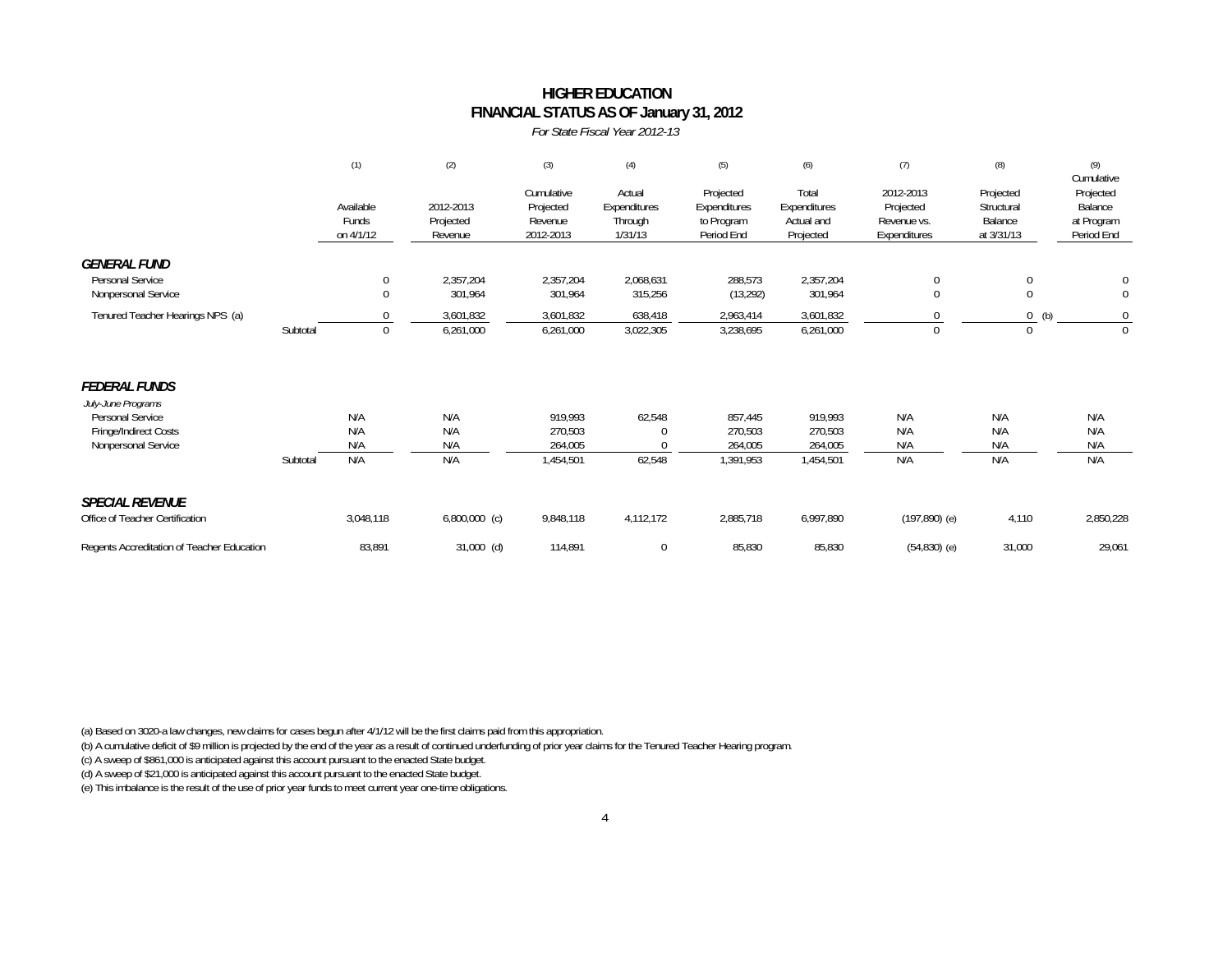### **OFFICE OF P-12 FINANCIAL STATUS AS OF January 31, 2012**

*For State Fiscal Year 2012-13*

|                                                                                                                        |          | (1)                                     | (2)                                   | (3)                                                    | (4)                                          | (5)                                                    | (6)                                                    | (7)                                                   | (8)                                              | (9)<br>Cumulative                                |
|------------------------------------------------------------------------------------------------------------------------|----------|-----------------------------------------|---------------------------------------|--------------------------------------------------------|----------------------------------------------|--------------------------------------------------------|--------------------------------------------------------|-------------------------------------------------------|--------------------------------------------------|--------------------------------------------------|
|                                                                                                                        |          | Available<br>Funds<br>on 4/1/12         | 2012-2013<br>Projected<br>Revenue     | Cumulative<br>Projected<br>Revenue<br>2012-2013        | Actual<br>Expenditures<br>Through<br>1/31/13 | Projected<br>Expenditures<br>to Program<br>Period End  | Total<br>Expenditures<br>Actual and<br>Projected       | 2012-2013<br>Projected<br>Revenue vs.<br>Expenditures | Projected<br>Structural<br>Balance<br>at 3/31/13 | Projected<br>Balance<br>at Program<br>Period End |
| <b>GENERAL FUND</b><br>Personal Service<br>Nonpersonal Service                                                         | Subtotal | $\mathbf 0$<br>$\bf{0}$<br>$\mathbf{0}$ | 15,301,000<br>9,210,000<br>24,511,000 | 15,301,000<br>9,210,000<br>24,511,000                  | 9,748,156<br>2,629,739<br>12,377,895         | 5,552,844<br>6,580,261<br>12,133,105                   | 15,301,000<br>9,210,000<br>24,511,000                  | $\theta$<br>$\Omega$                                  | 0<br>0<br>$\Omega$                               | $\mathbf 0$<br>$\mathbf 0$<br>$\Omega$           |
| <b>FEDERAL FUNDS</b><br>October-September Programs<br>Personal Service<br>Fringe/Indirect Costs<br>Nonpersonal Service | Subtotal | N/A<br>N/A<br>N/A<br>N/A                | N/A<br>N/A<br>N/A<br>N/A              | 2,962,984<br>2.258.895<br>5,501,279<br>10,723,158      | 736,822<br>$\Omega$<br>6,431<br>743,253      | 2,226,162<br>2,258,895<br>5,494,848<br>9,979,905       | 2,962,984<br>2,258,895<br>5,501,279<br>10,723,158      | N/A<br>N/A<br>N/A<br>N/A                              | N/A<br>N/A<br>N/A<br>N/A                         | N/A<br>N/A<br>N/A<br>N/A                         |
| July-June Programs (a)<br>Personal Service<br>Fringe/Indirect Costs<br>Nonpersonal Service                             | Subtotal | N/A<br>N/A<br>N/A<br>N/A                | N/A<br>N/A<br>N/A<br>N/A              | 27,827,955<br>25.943.215<br>127,776,670<br>181,547,840 | 7,706,462<br>3,588<br>1,988<br>7,712,038     | 20,121,493<br>25,939,627<br>127,774,682<br>173,835,802 | 27,827,955<br>25,943,215<br>127,776,670<br>181,547,840 | N/A<br>N/A<br>N/A<br>N/A                              | N/A<br>N/A<br>N/A<br>N/A                         | N/A<br>N/A<br>N/A<br>N/A                         |
| <b>SPECIAL REVENUE</b>                                                                                                 |          |                                         |                                       |                                                        |                                              |                                                        |                                                        |                                                       |                                                  |                                                  |
| State School for the Blind at Batavia                                                                                  |          | $0$ (b)                                 | 10,019,549                            | 10,019,549                                             | 6,186,556                                    | 3,832,993                                              | 10,019,549                                             | $\mathbf{0}$                                          | $\mathbf 0$                                      | 0                                                |
| State School for the Deaf at Rome                                                                                      |          | $0$ (b)                                 | 9,640,670                             | 9.640.670                                              | 4.702.410                                    | 4,938,260                                              | 9,640,670                                              | $\mathbf{0}$                                          | $\mathbf 0$                                      | $\mathbf 0$                                      |

(a) Includes Race to the Top funding for both P-12 and Higher Ed.

(b) This is a reimbursable account. Carry-in balances are not reported for reimbursable accounts since these balances will ultimately be zero (allowing for processing time).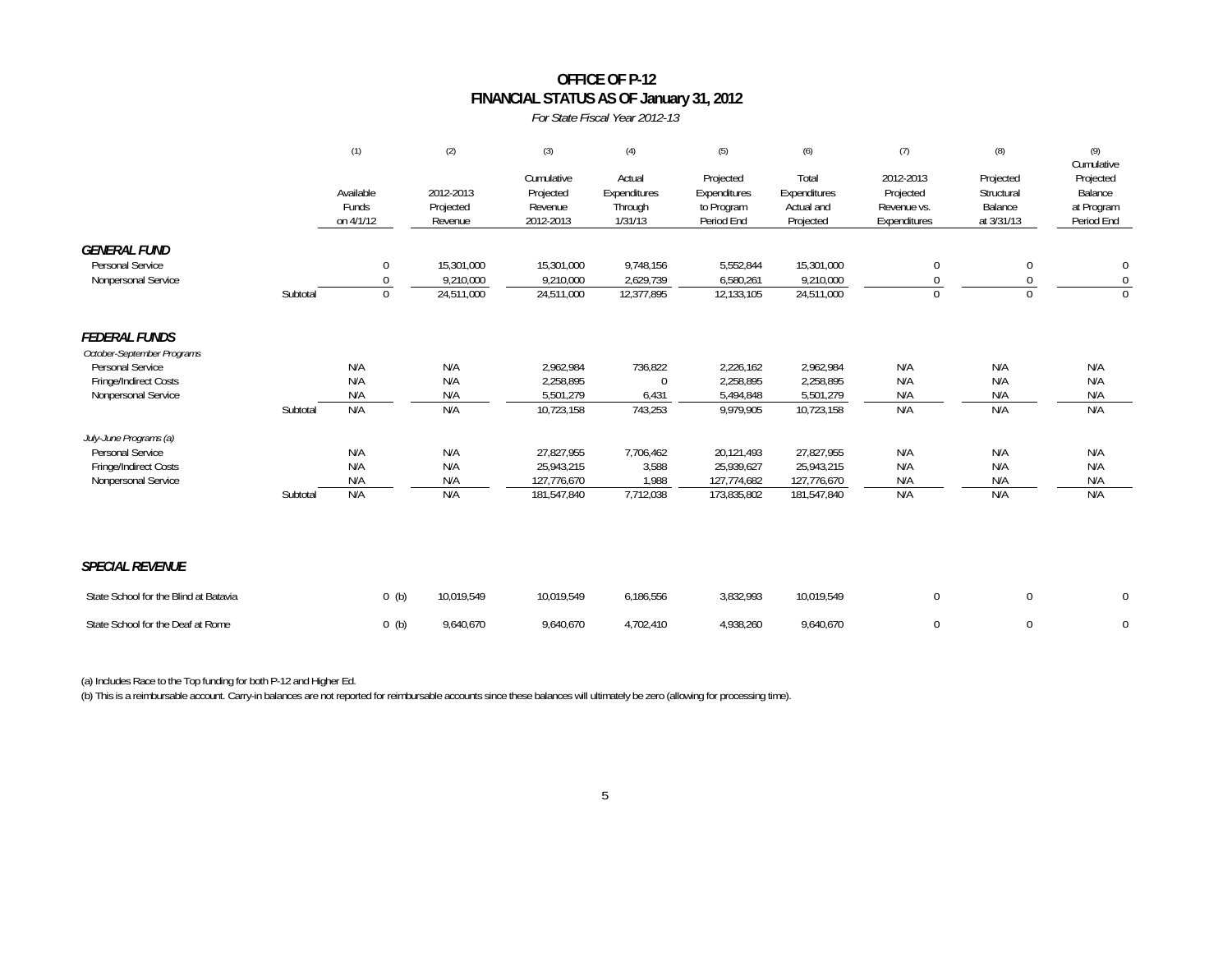### **FINANCIAL STATUS AS OF January 31, 2012 CULTURAL EDUCATION**

*For State Fiscal Year 2012-13*

|          | (1)                                                          | (2)                                                                | (3)                                                            | (4)                                                            | (5)                                                        | (6)                                                            | (7)                                                                  | (8)                                                   | (9)                                                                   |
|----------|--------------------------------------------------------------|--------------------------------------------------------------------|----------------------------------------------------------------|----------------------------------------------------------------|------------------------------------------------------------|----------------------------------------------------------------|----------------------------------------------------------------------|-------------------------------------------------------|-----------------------------------------------------------------------|
|          | Available<br>Funds<br>on 4/1/12                              | 2012-2013<br>Projected<br>Revenue                                  | Cumulative<br>Projected<br>Revenue<br>2012-2013                | Actual<br>Expenditures<br>Through<br>1/31/13                   | Projected<br>Expenditures<br>to Program<br>Period End      | Total<br>Expenditures<br>Actual and<br>Projected               | 2012-2013<br>Projected<br>Revenue vs.<br>Expenditures                | Projected<br>Structural<br>Balance<br>at 3/31/13      | Cumulative<br>Projected<br>Balance<br>at Program<br>Period End        |
| Subtotal | $\mathbf{0}$<br>$\mathbf 0$<br>$\Omega$                      | 388,000<br>133,000<br>521,000                                      | 388,000<br>133,000<br>521,000                                  | 236,865<br>60,168<br>297,033                                   | 151,135<br>72,832<br>223,967                               | 388,000<br>133,000<br>521,000                                  | 0<br>$\Omega$                                                        | 0<br>0<br>$\Omega$                                    | 0<br>$\overline{0}$<br>$\Omega$                                       |
| Subtotal | N/A<br>N/A<br>N/A<br>N/A                                     | N/A<br>N/A<br>N/A<br>N/A                                           | 3,337,338<br>2,154,970<br>1,141,240<br>6,633,548               | 0<br>0<br>0<br>$\mathbf 0$                                     | 3,337,338<br>2,154,970<br>1,141,240<br>6,633,548           | 3,337,338<br>2,154,970<br>1,141,240<br>6,633,548               | N/A<br>N/A<br>N/A<br>N/A                                             | N/A<br>N/A<br>N/A<br>N/A                              | N/A<br>N/A<br>N/A<br>N/A                                              |
|          | (11, 918, 633)<br>$0$ (a)<br>1,086,237<br>$0$ (c)<br>255,117 | 27,700,000<br>3,704,980 (b)<br>1,700,000<br>7,553,475<br>2,200,000 | 15,781,367<br>3,704,980<br>2,786,237<br>7,553,475<br>2,455,117 | 13,653,182<br>1,784,801<br>1,083,856<br>2,318,999<br>1,382,185 | 13,315,697<br>1,580,667<br>874,747<br>5,234,476<br>931,800 | 26,968,879<br>3,365,468<br>1,958,603<br>7,553,475<br>2,313,985 | 731,121<br>339,512<br>$(258,603)$ (d)<br>$\Omega$<br>$(113,985)$ (d) | 731,121<br>339,512<br>24,551<br>$\Omega$<br>2,200,000 | (11, 187, 512)<br>339,512<br>827,634<br>$\Omega$<br>141,132<br>61,623 |
|          |                                                              | 139.623                                                            | 12.000                                                         | 151.623                                                        | 37.663                                                     | 52,337                                                         | 90,000                                                               | $(78,000)$ (d)                                        | 12,000                                                                |

(a) The Local Government Records Management account carry-in is not reported because the revenue in this account supports both the administrative costs reported here and a larger Aid to Localities grant program, not reflec

Education Library Account 123,546 60,000 183,546 78,301 41,699 120,000 (60,000) (d) 60,000 63,546 Grants and Bequests 251,951 0 251,951 36,869 204,282 241,151 (241,151) (d) 0 10,800 Archives Partnership Trust 120,825 (e) 559,538 680,363 266,747 292,321 559,068 470 470 470 121,295<br>12,861 657,990 680,851 540,621 117,369 657,990 0 22,861 22,861 Summer School for the Arts **22,861** 657,990 680,851 540,621 117,369 657,990 0 0 22,861

(b) A sweep of \$822,000 is anticipated against this account pursuant to the enacted State budget.

(c) This is a reimbursable account. Carry-in balances are not reported for reimbursable accounts since these balances will ultimately be zero (allowing for processing time).

(d) This imbalance is the result of the use of prior year funds to meet current year one-time obligations.

(e) Excludes endowment funds.